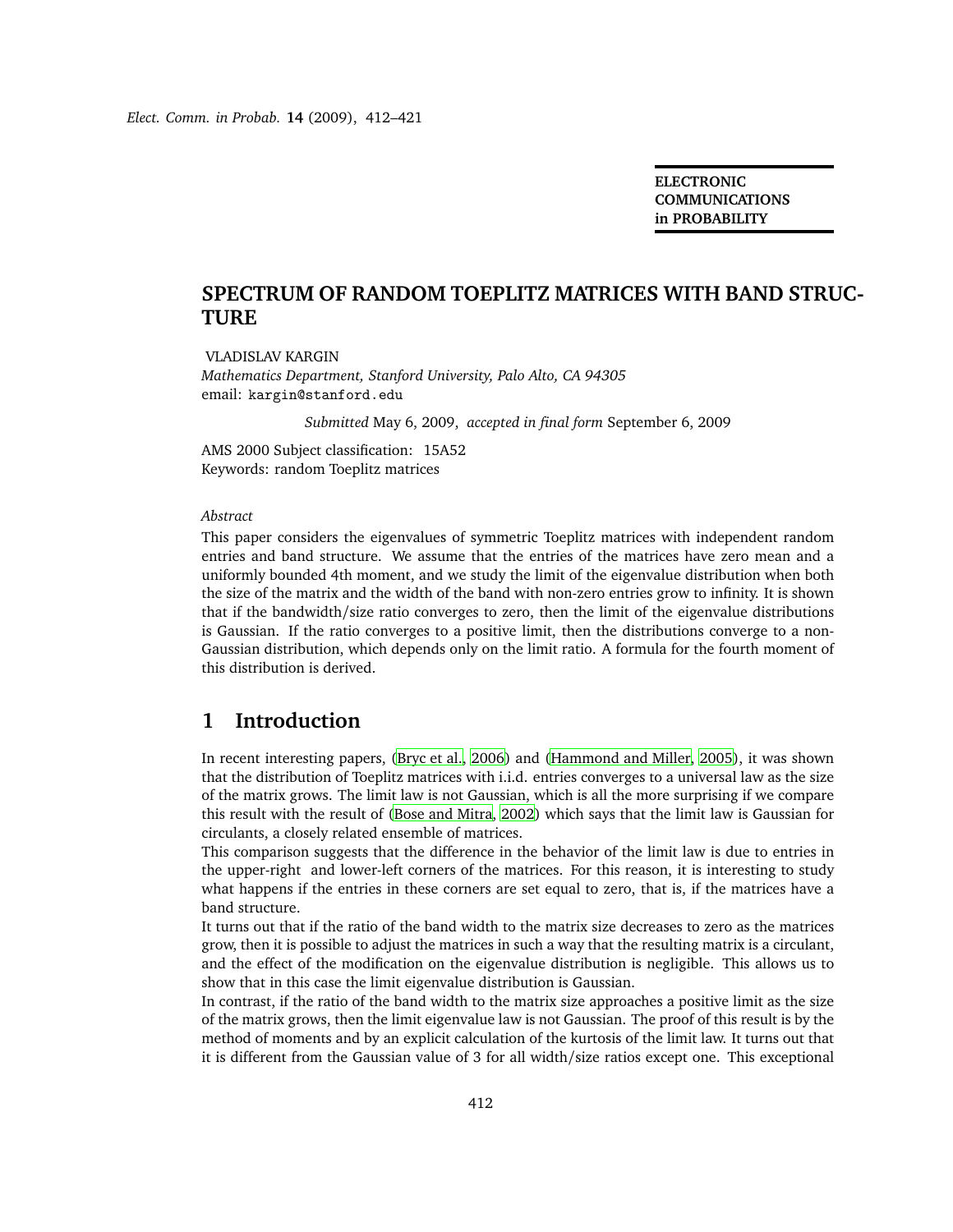ratio needs a calculation of higher moments. Numerical estimation suggests that even in this case the limit distribution is not Gaussian.

Besides papers mentioned above, the spectrum of random Toeplitz matrices is investigated in [\(Bose and Sen, 2007](#page-10-3)), which studies the case when the entries of Toeplitz matrices are noncentered, in [\(Massey et al., 2007](#page-11-0)), where the main interest is in random Toeplitz matrices with palyndromic structure, and in [\(Meckes, 2007](#page-11-1)), which studies the norm of random Toeplitz matrices. In addition, [\(Chatterjee, 2009\)](#page-10-4) shows that the fluctuations of the eigenvalue distribution around the limit are Gaussian.

The rest of the paper is organized as follows. Section [2](#page-1-0) is about the case when the ratio of the band width to the matrix size decreases as the size of the matrix grows, and Section [3](#page-5-0) is about the case when this ratio tends to a non-zero limit.

### <span id="page-1-0"></span>**2 Vanishing band to size ratio**

We consider finite symmetric Toeplitz matrices that have the band structure. In other words, we assume that entries of an *N*-by-*N* symmetric matrix  $X_N$ , which we denote  $X_{ij}$ , depend only on the difference *i* − *j* and that they are zero if the difference is large, i.e.  $X_{ij} = a_{|i-j|}$  and  $a_k = 0$  if  $k > M$ . It is understood that  $a_k$  depends on *N*. We will suppress the dependence in order to make the notation less cumbersome.

If  $\lambda_1,\ldots,\lambda_N$  are eigenvalues of the matrix  $X_N$ , counted with multiplicities, then we define the *empirical probability measure of eigenvalues* as

$$
\mu_N = \frac{1}{N} \sum_{i=1}^N \delta_{\lambda_i}.
$$

We are interested in the behavior of measures  $\mu_N$  as both *N* and *M* grow to infinity. Let the cumulative distribution function of  $\mu_N$  be denoted as  $F_N(x)$ .

Our first result is that if the size of the matrix grows faster than the width of the band, then the spectral distributions  $F_N(x)$  converge to the Gaussian distribution.

<span id="page-1-1"></span>**Theorem 2.1.** *Let X<sup>N</sup> be a sequence of the random symmetric Toeplitz matrices with the band of width*  $M(N)$ . Assume that the non-zero entries are independent real random variables such that  $E a_k = 0$ ,  $Ea_k^2 = 1/M$  and  $\sup_{k,N} E\left|\sqrt{M}a_k\right|^4 < C < \infty$ . If both  $M(N) \to \infty$  and  $M/N \to 0$  as  $N \to \infty$ , then *for every x*,

$$
E\left[F_N(\sqrt{2}x)\right] \to (2\pi)^{-1/2} \int_{-\infty}^x e^{-t^2/2} dt,
$$

and Var  $[F_N(x)] \rightarrow 0$ .

Our strategy of proof is by relating eigenvalue distributions of Toeplitz matrices and circulants. Namely, we will modify the upper-right and lower-left corners of the matrix  $X_N$  so that the resulting matrix  $Y_N$  is a circulant and the eigenvalue distribution of  $Y_N$  is close to the eigenvalue distribution of *X<sup>N</sup>* . See [\(Gray, 1972](#page-10-5)) for an explanation of this method in the deterministic setting. We will adapt this method to the case of random Toeplitz matrices.

**Proof**: Set all entries of  $Y_N$  on the *N*-th and (−*N*)-th diagonal to  $a_N := a_1$ , all entries on the  $(N-1)$ -st and  $-(N-1)$ -st diagonals to  $a_{N-1} := a_2$ , and so on. Finally set all entries on the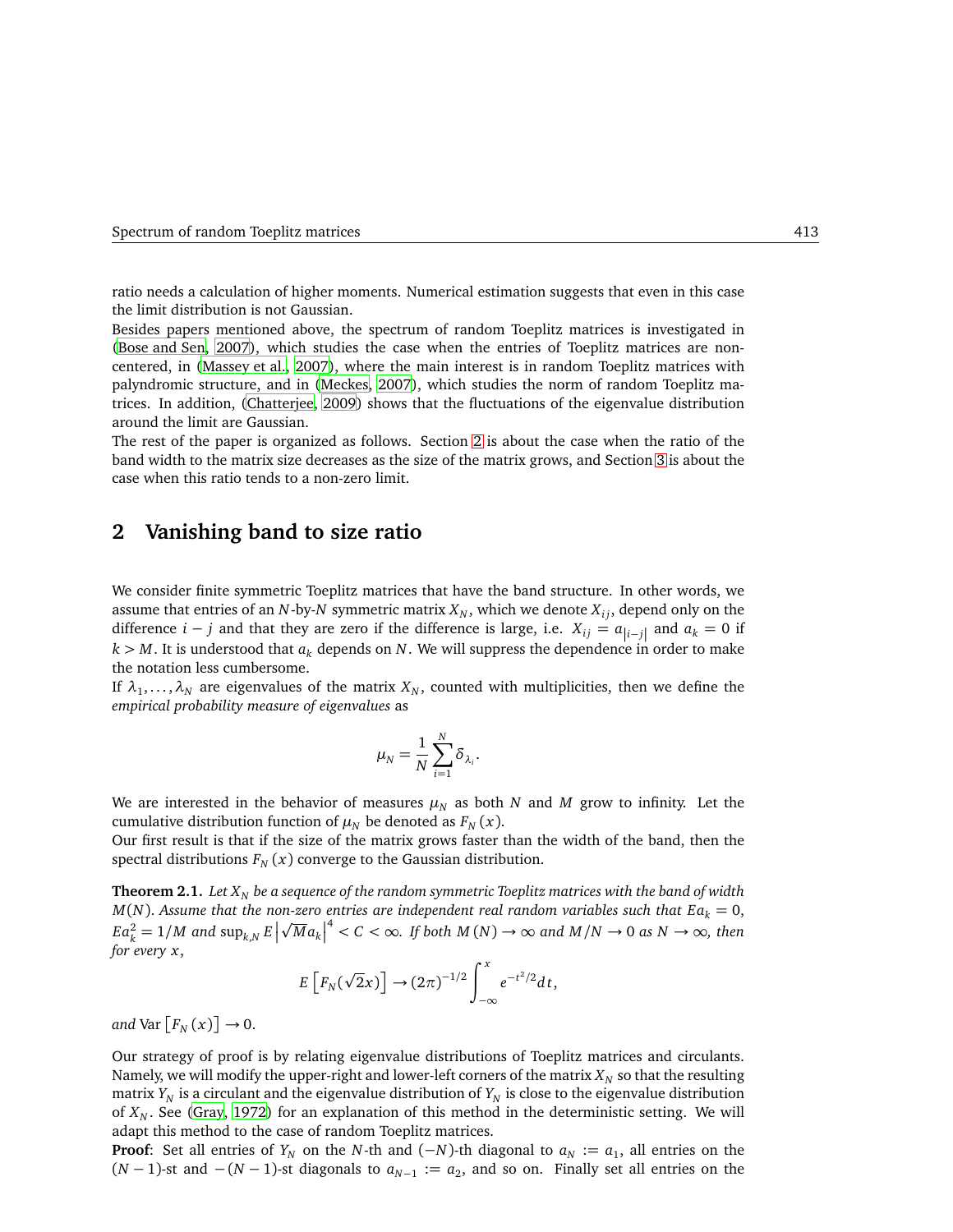$(N - M + 1)$ -st and  $-(N - M + 1)$ -st diagonals equal to  $a_{N-M+1} := a_M$ . All other entries of  $Y_N$  are the same as those of  $X_N$ .

By choosing *N* sufficiently large, we can ensure that *N >* 2*M*. Then, the change affects only zero entries of the matrix  $X_N$ . The total number of entries changed is equal to  $M(M + 1)$ .

Let us introduce a measure of distance between probability distributions (cf. [\(Trotter, 1984\)](#page-11-2)). If *F* (*x*) and *G* (*x*) are two distributions, then the *distance in distribution* is defined by

$$
d(F,G)^2 = \inf E(X-Y)^2,
$$

where the infimum is over all random variables *X* and *Y*, which are defined over the same probability space and which have the distributions *F* and *G*. The usefulness of this distance stems from the fact that if two  $d\left(F_N, G_N\right) \to 0$ , then

$$
\int f(x) dF_N(x) - \int f(x) dG_N(x) \to 0
$$

for every continuous function  $f(x)$ . For the proof, see [\(Trotter](#page-11-2), [1984\)](#page-11-2).

We are going to use this result in the following way. We will take the spectral distribution of  $Y_N$  as  $G_N$ , and we will show that  $d(F_N, G_N) \to 0$  in probability. This implies that for each *t*,

<span id="page-2-0"></span>
$$
F_N(t) \to G_N(t) \tag{1}
$$

in probability. Note that  $F_N(t)$  and  $G_N(t)$  are positive random variables bounded by 1. For each *N*, these two random variables are defined on the same probability space. This fact, and the convergence in probability in [\(1\)](#page-2-0) imply that

$$
EF_N(t)\to EG_N(t),
$$

and

$$
E\left(F_N\left(t\right)-G_N\left(t\right)\right)^2\to 0.
$$

Hence, in order to prove the theorem it will remain to show that

$$
E\left[G_N(\sqrt{2}x)\right] \to (2\pi)^{-1/2} \int_{-\infty}^x e^{-t^2/2} dt,
$$

and that *Var*  $[G_N(x)] \rightarrow 0$ .

In order to prove that  $d(F_N, G_N) \to 0$  in probability, we use a result from [\(Hoffman and Wielandt](#page-10-6), [1953\)](#page-10-6). Let the Frobenius norm of a matrix *A* be defined by

$$
||A||_2^2 = \frac{1}{N} \text{Tr}\left(A^*A\right),
$$

where *N* is the size of the matrix *A*.

**Lemma 2.2.** *Let* Λ (*X*) *and* Λ (*Y* ) *be empirical distributions of eigenvalues of matrices X and Y*. *Then*

$$
d(\Lambda(X), \Lambda(Y)) \leq ||X - Y||_2.
$$

For proof see [\(Hoffman and Wielandt, 1953](#page-10-6)) or [\(Trotter](#page-11-2), [1984\)](#page-11-2).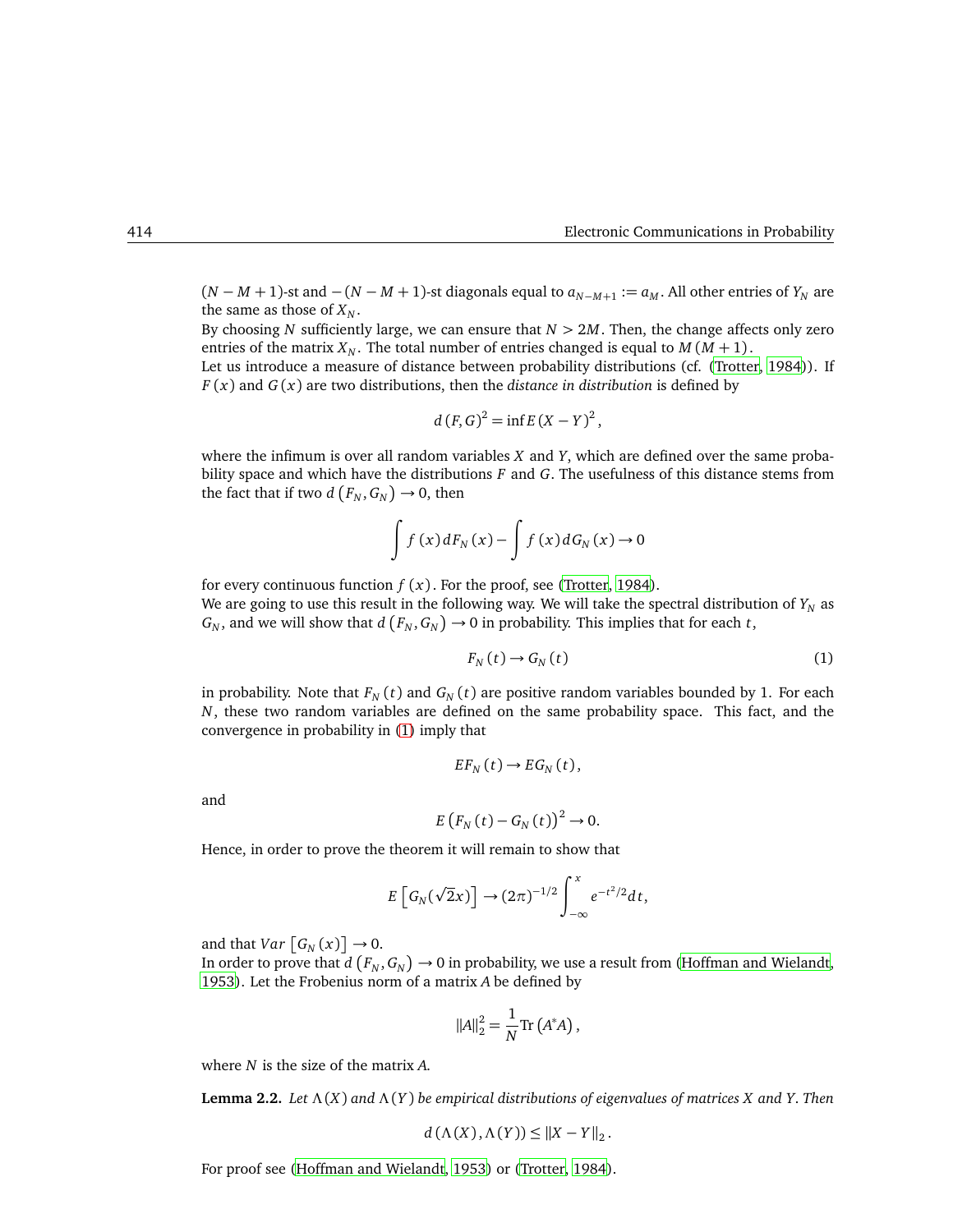For random matrices  $X_N$  and  $Y_N$ , we compute:

$$
E\left\|X_N - Y_N\right\|_2^2 = \frac{(M+1)}{N}.
$$

This expression converges to zero as  $N \to \infty$ .

By using the independence of random variables  $a_i$ , we can also compute

$$
E ||X_N - Y_N||_2^4 = \left[ E ||X_N - Y_N||_2^2 \right]^2 + \frac{4}{N^2} \left( E |a_1|^4 + 4E |a_2|^4 + \dots + M^2 E |a_M|^4 \right) - \frac{4}{N^2} \left( \left( E |a_1|^2 \right)^2 + 4 \left( E |a_2|^2 \right)^2 + \dots + M^2 \left( E |a_M| \right)^2 \right)
$$

Hence, if we use the uniform boundedness of  $E\left(\sqrt{M}a_i\right)^4$  and the equality  $E\left|a_i\right|^2=M^{-1}$ , we find that

$$
\text{Var}\left(\left\|X_N - Y_N\right\|_2^4\right) \le C\frac{M^2}{N^2} \to 0 \text{ as } N \to \infty.
$$

It follows that  $\left\|X_N-Y_N\right\|_2^2$  $\frac{2}{2}$  and, therefore,  $d\left(F_N, G_N\right)$  converges to zero in probability. It remains to investigate  $G_N(t)$ , the empirical distribution function of eigenvalues of  $Y_N$ . These matrices are circulants and we can use the results and methods of (Bose [and Mitra, 2002](#page-10-2)) in order to show that  $E\left[G_N(\sqrt{2}x)\right]$  converges pointwise to the standard Gaussian law and Var  $\{G_N(x)\}\to$ 0. For completeness, we give a detailed argument.

The eigenvalues of  $Y_N$  can be computed explicitly as

<span id="page-3-0"></span>
$$
\lambda_{k,N} = a_0 + 2\sum_{l=1}^{M} a_l \cos\left(\frac{2\pi k l}{N}\right).
$$
 (2)

Let us write the random function  $G_N(x)$  as follows:

$$
G_N(x) = \frac{1}{N} \sum_{k=1}^N 1_{(-\infty,x]} \left(\lambda_{k,N}\right).
$$

Let  ${x} = x - [x]$ , where  $[x]$  denotes the integer which is closest to *x* with ties broken in favor of smaller integers.

<span id="page-3-1"></span>**Lemma 2.3.** *Assume*  $\{2k/N\} > \varepsilon > 0$ . *Then* 

$$
\left|\Pr\left\{\lambda_{k,N}\leq\sqrt{2}x\right\}-\frac{1}{\sqrt{2\pi}}\int_{-\infty}^{x}e^{-t^2/2}dt\right|\leq\frac{c\left(\varepsilon\right)}{\sqrt{M}},\tag{3}
$$

*where*  $c(\varepsilon)$  *does not depend on k, M, or N.* 

**Proof**: Let  $\theta_k$  denotes  $2\pi k/N$ . Formula [\(2\)](#page-3-0) implies that each  $\lambda_{k,N}$  is the sum of  $M+1$  independent random variables with zero mean and variance equal to

$$
\frac{4}{M}\cos^2(l\theta_k) = \frac{2}{M}\left[1+\cos(2l\theta_k)\right]
$$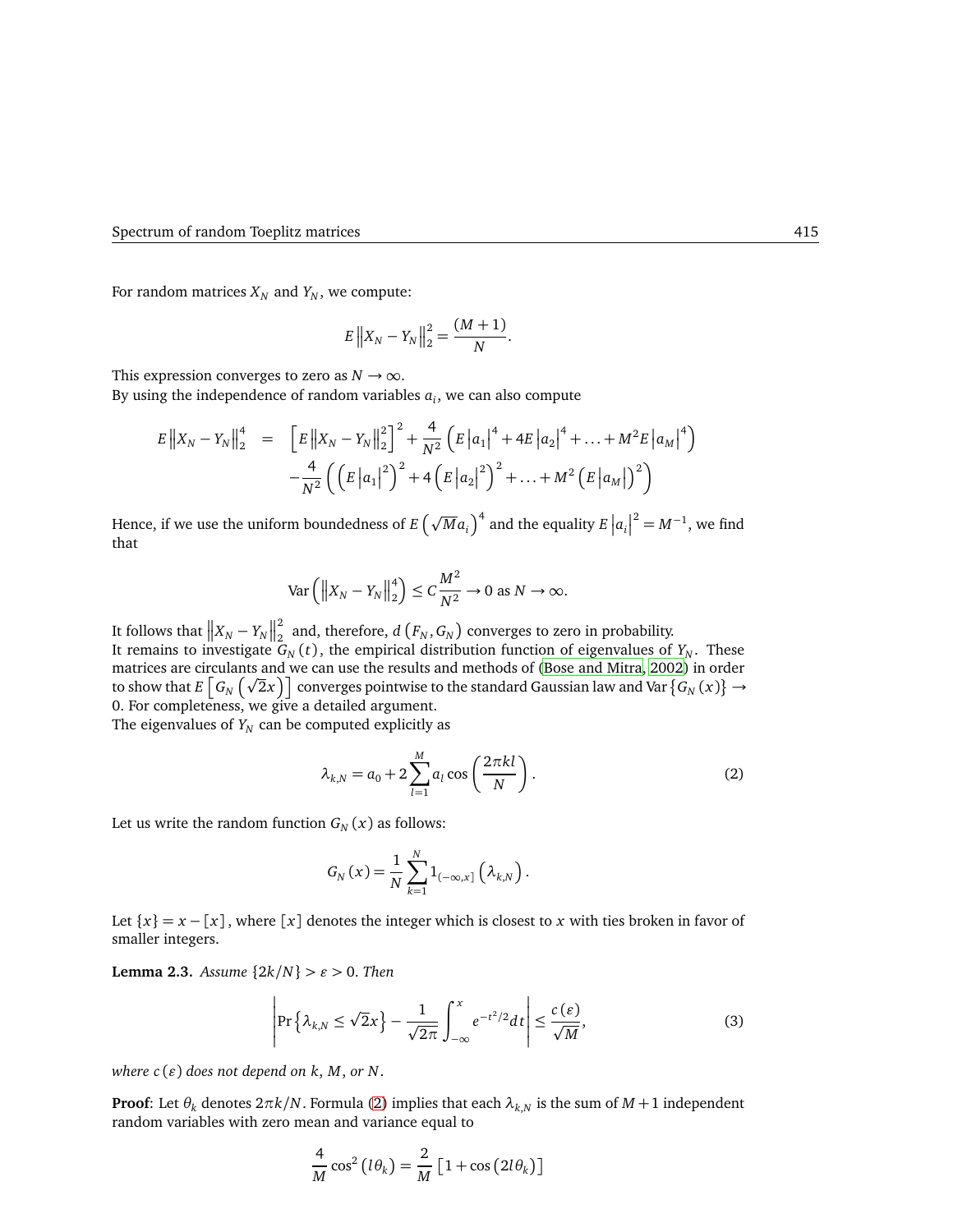for  $l = 1, ..., M$ , and equal to  $1/M$  for  $l = 0$ . The variance of this sum is

$$
\text{Var}\left(\lambda_{k,N}\right) = 2 + \left\{-\frac{1}{M} + \frac{2}{M}\sum_{l=1}^{M} \cos\left(2l\theta_k\right)\right\}.
$$

If  ${2k/N} > \varepsilon > 0$ , then

$$
\frac{2}{M}\sum_{l=1}^{M}\cos(2l\theta_k) = \frac{1}{M}\frac{-1+\cos\theta+\cos M\theta-\cos(M+1)\theta}{1-\cos\theta} \le \frac{C}{M\varepsilon}
$$

which implies that Var  $(\lambda_{k,N}) \to 2$  as  $N$  and  $M$  grow to infinity. By the Central Limit Theorem,  $\lambda_{k,N}$  converges to the Gaussian distribution with zero mean and variance 2. Since by asssumption the 4th moment of  $\sqrt{M}a_k$  is uniformly bounded, therefore the Berry-Esseen bound is applicable and we can conclude that for those *k*, which satisfy the condition  $\{2k/N\} > \varepsilon > 0$ , inequality [\(3\)](#page-3-1) is true. QED.

Using the lemma, we can write

$$
\left|\frac{1}{N}\sum_{k=1}^N\left[\Pr\left\{\lambda_{k,N}\leq \sqrt{2}x\right\}-\frac{1}{\sqrt{2\pi}}\int_{-\infty}^x e^{-t^2/2}dt\right]\right|\leq 2\varepsilon+\frac{c(\varepsilon)}{\sqrt{M}}.
$$

Hence, for every  $\delta > 0$  we can choose  $\varepsilon$  sufficiently small and then *M* sufficiently large and ensure that

$$
\left|\frac{1}{N}\sum_{k=1}^N \Pr\left\{\lambda_{k,N}\leq \sqrt{2}x\right\}-\frac{1}{\sqrt{2\pi}}\int_{-\infty}^x e^{-t^2/2}dt\right|\leq \delta.
$$

This shows that as  $M$  and  $N$  grow,  $E\left\lceil G_{N}\left(\sqrt{2}x\right)\right\rceil$  converges pointwise to the standard Gaussian law.

<span id="page-4-0"></span>The next step is to investigate the variance/covariance structure of  $b_{k,N} = 1_{(-\infty,x]} \left( \lambda_{k,N} \right)$ . Hence, we need to estimate the expressions:

$$
E\left(b_{k,N}b_{l,N}\right)-E\left(b_{k,N}\right)E\left(b_{l,N}\right)
$$
\n
$$
= \Pr\left\{\lambda_{k,N} \leq x;\lambda_{l,N} \leq x\right\} - \Pr\left\{\lambda_{k,N} \leq x\right\} \Pr\left\{\lambda_{l,N} \leq x\right\}.\tag{4}
$$

Again we can take an arbitrarily small  $\varepsilon > 0$  and require that  $\{(k - l)/N\} > \varepsilon$ . An argument as in the proof of Proposition 10.3.2 on p. 344 in [\(Brockwell and Davis](#page-10-7), [1991\)](#page-10-7) shows that the distribution of  $\{\lambda_{k,N},\lambda_{l,N}\}$  is asymptotically Gaussian with the limit covariance matrix proportional to the identity matrix. Moreover, by assumption the 4th moment of  $\sqrt{M}a_k$  is uniformly bounded, and therefore by the multivariate Berry-Esseen theorem, the speed of the convergence to the Gaussian law is bounded by  $c(\varepsilon)/\sqrt{M}$ . Hence, the difference in [\(4\)](#page-4-0) can be bounded from above by  $c(\varepsilon)/\sqrt{M}$ . This implies that for sufficiently large *M* the covariance of  $b_{k,N}$  and  $b_{l,N}$  can be made arbitrarily small ( $\leq \delta$ ) for all pairs *k* and *l*, such that { $(k - l)/N$ } >  $\varepsilon$ . Therefore,

$$
\text{Var}\left\{\frac{1}{N}\sum b_{k,N}\right\} \le \frac{1}{N^2} \left(2N\varepsilon + \delta N^2\right) \le 2\delta
$$

for all sufficiently large *N*. Since  $\delta$  is an arbitrary, we can conclude that Var  $\{G_N(x)\} \to 0$  as *N* and *M* grow to infinity. This completes proof of Theorem [2.1.](#page-1-1)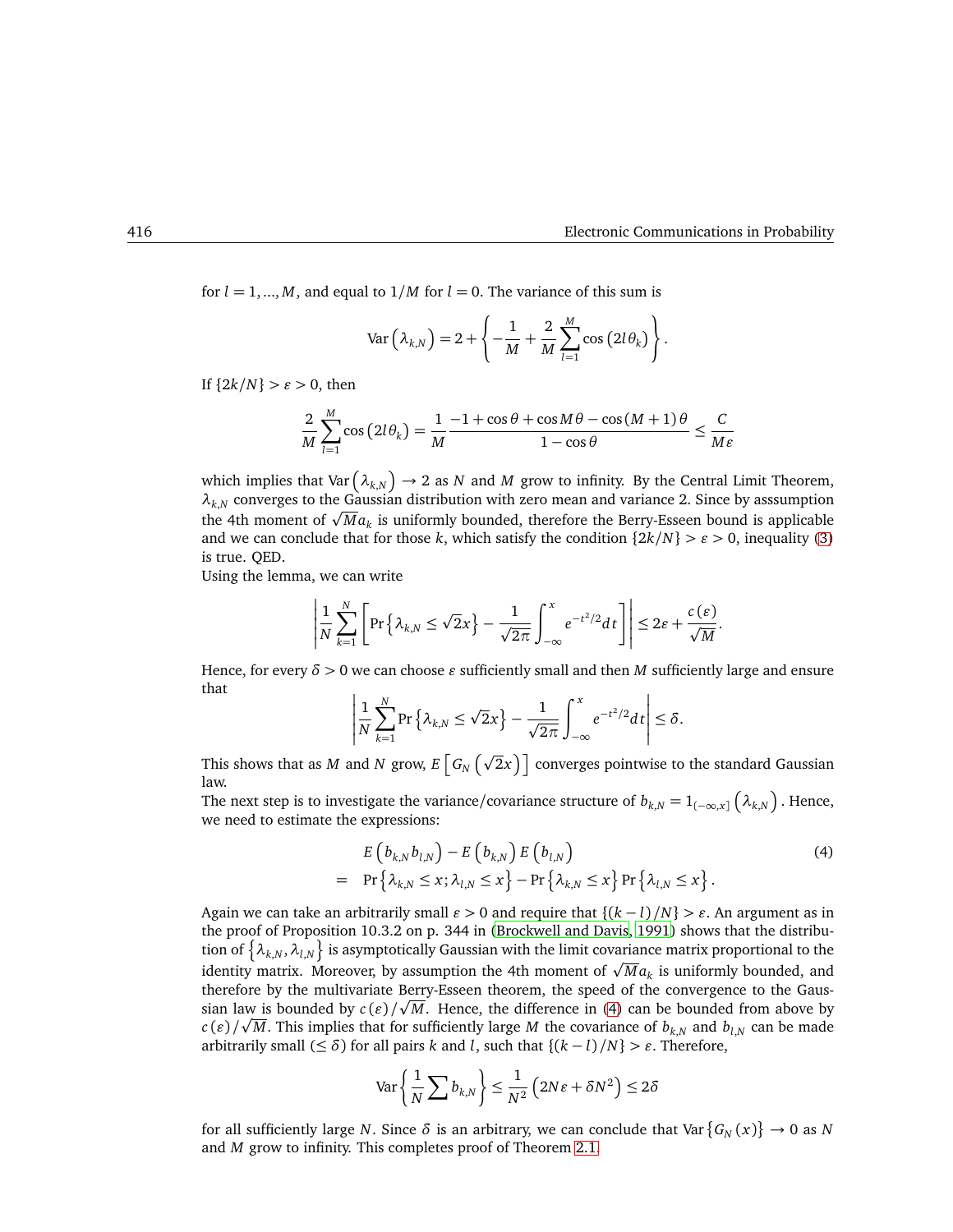# <span id="page-5-0"></span>**3 Positive band to size ratio**

<span id="page-5-1"></span>Now let us ask what happens if the ratio of the band width to the matrix size remains constant as the size of the matrix grows.

**Theorem 3.1.** *Let X<sup>N</sup> be a sequence of random symmetric N -by-N Toeplitz matrices with the band of width M*(*N*). *Assume that the non-zero entries are independent real random variables with symmetric* distributions such that  $Ea_k^2 = 1/M$  and that for every n,  $\sup_{k,N} E\left|\sqrt{M}a_k\right|^n < c(n) < \infty$ . If both  $M(N) \to \infty$  and  $N/M \to c < \infty$  as  $N \to \infty$ , then there exists a distribution function  $\Psi_c(x)$  such *that*

$$
E\int x^n dF_N(x) \to \int x^n d\Psi_c(x)
$$

for every positive integer n. The distribution  $\Psi_c(x)$  is non-Gaussian for all  $c\neq 2\frac{1}{4}$  $\frac{1}{4}$ .

As we will see in the process of proof, the variance of the limit distribution is 2−1*/c*, and its fourth moment is  $12 - \frac{32}{3}$ 3 1  $\frac{1}{c}$  if *c* > 2, and  $-\frac{4}{3}$  $\frac{4}{3}c^2 + 8c - 4$ , if  $c \le 2$ .

It is very likely that the distribution is non-Gaussian for all *c*. In particular, numerical evaluations suggest that if  $c = 2\frac{1}{4}$  $\frac{1}{4}$ , then the 6th moment of the limit distribution is very close to 400/27 = 15 − 5*/*27, and therefore, the limit distribution is not Gaussian. (This result is obtained by a Monte-Carlo evaluation of the volumes of polytopes  $P(\pi)$  defined below. The standard error of the Monte-Carlo estimate of the 6th moment is 0.003.)

Before we start the proof, let us develop some machinery of the method of moments. Clearly,

$$
E\int x^k dF_N(x) = \frac{1}{N} E \text{Tr}\left(X^k\right)
$$

We can write  $N^{-1}\text{Tr}\left(X^k\right)$  as follows:

$$
N^{-1} \text{Tr} \left( X^{k} \right) = N^{-1} \sum_{a,b,\dots,y,z} X_{ab} X_{bc} \dots X_{yz} X_{za}
$$
\n
$$
= N^{-1} \sum_{a,b,\dots,y,z} a_{b-a} a_{c-b} \dots a_{z-y} a_{a-z}
$$
\n
$$
= N^{-1} \sum_{a,x_1} a_{x_2} \dots a_{x_{k-1}} a_{x_k},
$$
\n
$$
(5)
$$

where *a*, *b*,... , *y*, *z* are *k* numbers that take values between 1 and *N*. They show the row position of a particular entry  $X_{ab}$ . We will call these numbers "positions", so, for example, *a* is the starting position. The indices *x<sup>i</sup>* are differences of positions. We will call them "step sizes" since they show how the "positions" of elements  $X_i$  change. They also have an additional meaning since they show the diagonal in which the entry  $X_{ij}$  is located. In particular, the random variable  $a_{x_i}$  is non-zero only if the step size  $x_i$  is between  $-M$  and  $M$ . Write:

$$
N^{-1}Tr\left(X^{k}\right) = N^{-1} \sum_{a} \sum_{x_{1},...,x_{k}} \theta\left(a, x_{1},...,x_{k}\right) a_{x_{1}} a_{x_{2}}...a_{x_{k-1}} a_{x_{k}},
$$
\n(6)

<span id="page-5-2"></span>where the summation is over all  $a$  between 1 and  $N$ , and all  $x_1, \ldots, x_k$  such that every  $x_i$  is between  $-M$  and M. Here  $\theta$   $(a, x_1, \ldots, x_k) = 1$  if  $a$  and  $x_1, \ldots, x_k$  determine a valid sequence of  $a, b, \ldots, y, z$ , and  $\theta$   $(a, x_1, \ldots, x_k) = 0$  otherwise.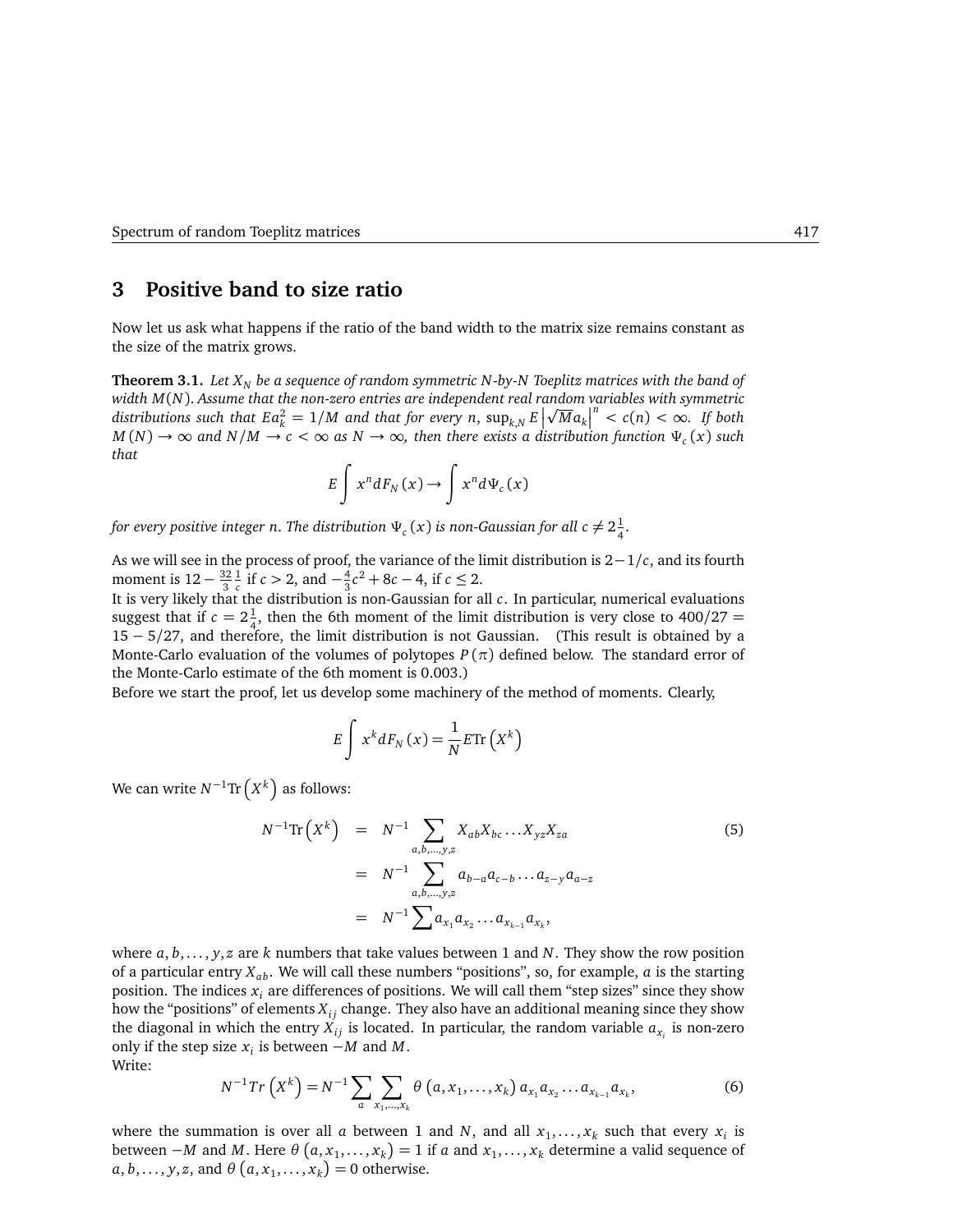In the following we write  $\vec{x}$  for the sequence  $x_1, \ldots, x_k$ . Let  $E_k$  denote the value of the limit  $\lim_{N\to\infty} E\left[N^{-1}Tr(X^k)\right]$ . Since the distributions of *a<sub>i</sub>* are symmetric by assumption, therefore  $E_k = 0$  if  $k$  is odd.

Consider  $E_{2k}$ . Let  $\pi$  denote a partition of the 2*k* indices of the elements  $x_i$ , such that indices *i* and *j* belong to the same block if and only if  $x_i = x_j$  or  $x_i = -x_j$ . By an argument as in [\(Bryc et al.](#page-10-0), [2006](#page-10-0)) and [\(Hammond and Miller, 2005](#page-10-1)), it is easy to see that only partitions with two-element blocks give a non-negligible contribution to  $E_{2k}$  as *M* and *N* approach infinity and *M/N* approaches a constant. These partitions are pairings of 2*k* indices *x<sup>i</sup>* . Moreover, [\(Bryc et al.](#page-10-0), [2006\)](#page-10-0) and [\(Hammond and Miller](#page-10-1), [2005](#page-10-1)) showed that another simplification is possible. It is as follows.

If  $x_i$  is in the same pair as  $x_j$ , then it must be that  $x_i = x_j$  or  $x_i = -x_j$ . In the first case, we will write  $\varepsilon_{\tau}(x_i) = \varepsilon_{\tau}(x_j) = 1$ , where  $\tau$  denote the pairing. In the second case, we will write  $\varepsilon_{\tau}(x_i) = \varepsilon_{\tau}(x_j) = -1.$ 

It turns out that we can restrict attention to the case in which  $\varepsilon_{\tau}(x_i) = -1$  for all *i*. The contribution of other sequences is negligible.

Let  $\vec{x} = (x_1, \ldots, x_{2k}) \in \tau$  mean that the sequence  $x_1, \ldots, x_{2k}$  agrees with the pairing  $\tau$  and that the choice of  $\varepsilon_{\tau}$  is  $\varepsilon_{\tau}(x_i) = -1$  for all  $x_i$ .

We can think about the position *a* and the sequence  $x_1, \ldots, x_{2k}$  as a random walk on the integer lattice  $\mathbb{Z}^2$ . The horizontal axis denotes time and the vertical axis denotes the position of a particle. The random walk starts at the point (0, *a*) and at each step makes a jump of size *x<sup>i</sup>* . Note that pair  $(a, \vec{x})$  is valid (i.e.,  $\theta(a, \vec{x}) = 1$ ) if and only if the random walk stays between the bounds of 1 and *N*.

In order to show non-Gaussianity of the limit distribution, it is sufficient to compute the limits of the second and the fourth moments. It turns out that for  $c > c_0$  the limit kurtosis is greater than 3, and for  $c < c_0$  the kurtosis is smaller than 3.

<span id="page-6-0"></span>**Lemma 3.2.** *If*  $\lim(N/M) = c$  *as both M and N approach*  $\infty$ *, then the variance of*  $\mu_N$  *converges to*  $2 - 1/c$  *as*  $N \rightarrow \infty$ .

**Proof:** We consider two cases. In the first case,  $c \geq 2$ . In this case, we need to consider three possible regions for the initial position *a*. The first one is  $1 \le a \le M$ . The second region is  $M <$  $a < N - M$ , and the third one is  $N - M \le a \le N$ . If the initial position is in the first region, then *x*<sub>1</sub> can take values from  $-a+1$  to *M*, and  $x_2 = -x_1$ . Hence the total number of valid combinations  $(a, \vec{x})$  is asymptotically equivalent to

$$
\int_0^M (M+a) da = \frac{3M^2}{2}.
$$

By symmetry, this is also true for the third region.

For the second region, *x*<sub>1</sub> can take values from −*M* to *M*, and the total number of combinations  $(a, \vec{x})$  is asymptotically equivalent to

$$
\int_M^{N-M} 2Mda \sim 2(c-2)M^2.
$$

Hence the total number of all possible  $(a, \overrightarrow{x})$  for all regions is asymptotically equivalent to  $(2c-1)M^2$ .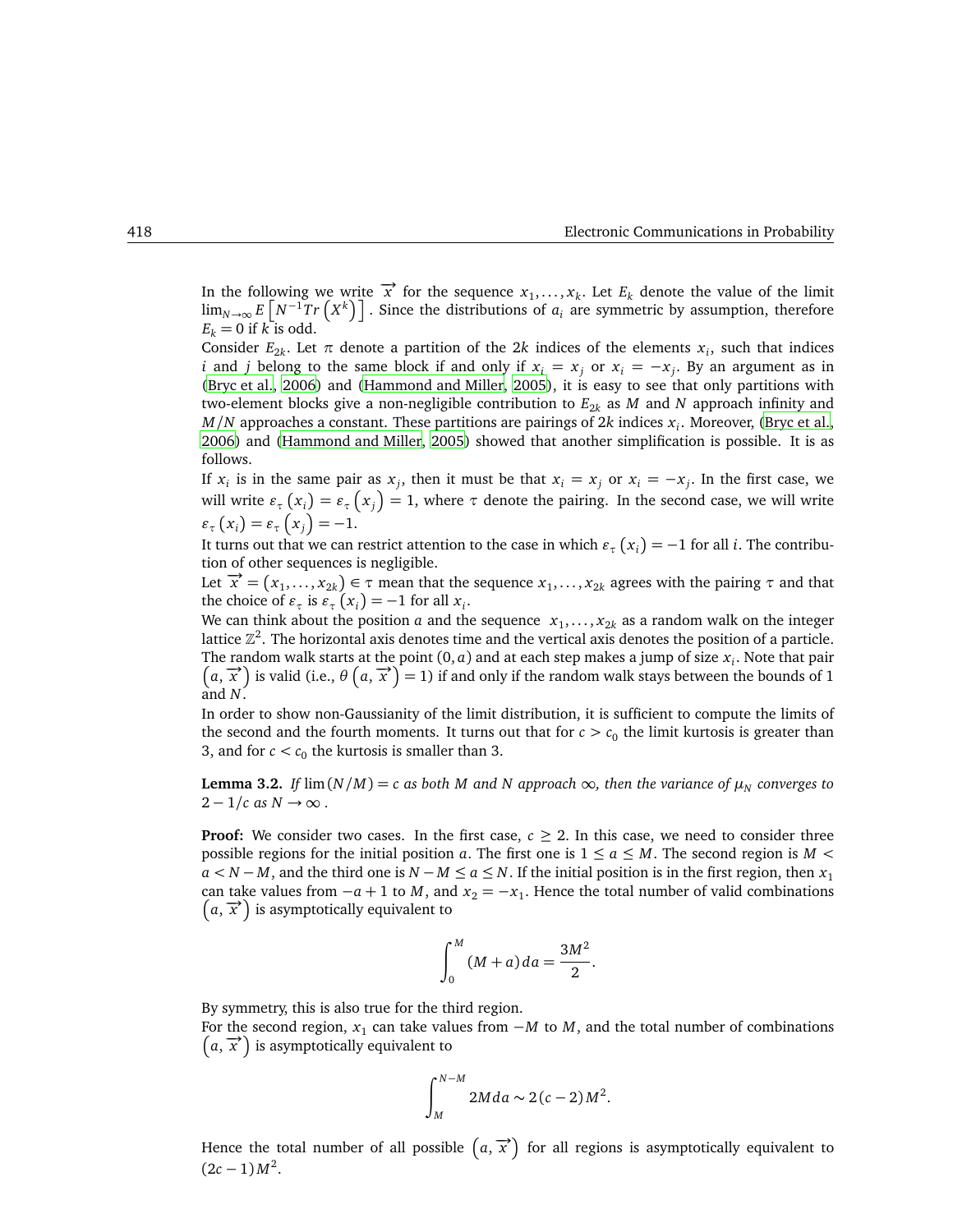We should divide this by  $NM \sim cM^2$ . Hence, we obtain that the variance of  $\mu_N$  converges to  $2 - 1/c$ .

In the second case,  $c < 2$ . Then again we have three possible regions for the initial position. The first one is  $1 \le a \le N - M$ , the second one is  $N - M < a < M$ , and the third one is  $M \le a < N$ . For the first region,  $x_1$  can be between  $-a+1$  and *M*. Hence, the number of possible combinations  $(a, \vec{x})$  is

$$
\sim \int_0^{N-M} (M+a) da = (c-1)M^2 + \frac{(c-1)^2}{2}M^2
$$
  
=  $\left(\frac{c^2-1}{2}\right)M^2$ .

The same estimate holds for the third region by symmetry.

For the second region,  $x_1$  can be between  $-a+1$  and  $N-a$ . Hence, we estimate the number of possible combinations  $\left(\vec{a}, \vec{x}\right)$  as

$$
\int_{N-M}^{M} Nda = c(2-c)M^2.
$$

Hence, the total number of all possible  $(a, \overrightarrow{x})$  is

$$
\sim (2c-1)M^2.
$$

<span id="page-7-0"></span>After dividing by *MN*, we find that the variance of  $\mu_N$  converges to 2 – 1/*c*. QED.

**Lemma 3.3.** *If*  $c \geq 2$ , *then the fourth moment of the measure*  $\mu_N$  *converges to* 

$$
12-\frac{32}{3}\frac{1}{c}.
$$

*If*  $c \in [1, 2]$ , *then it converges to* 

$$
-\frac{4}{3}c^2 + 8c - 4.
$$

**Proof:** Let  $c \geq 4$ . We have five essentially different regions for the initial position *a*: 1)  $1 \leq a \leq M$ ; 2)  $M < a \le 2M$ ; 3)  $2M < a < N - 2M$ ; 4)  $N - 2M \le a < N - M$ , and 5)  $N - M \le a < N$ . In addition, we have 3 different pairings:



and

The proof proceeds by straightforward computations in each of the possible cases. We start with the first pairing. In region 1, the variables  $x_1$  and  $x_3$  can take values from  $-a+1$  to *M*, and the variables  $x_2$  and  $x_4$  are determined by  $x_1$  and  $x_3$ . In regions 2, 3, and 4, the variables  $x_1$  and  $x_3$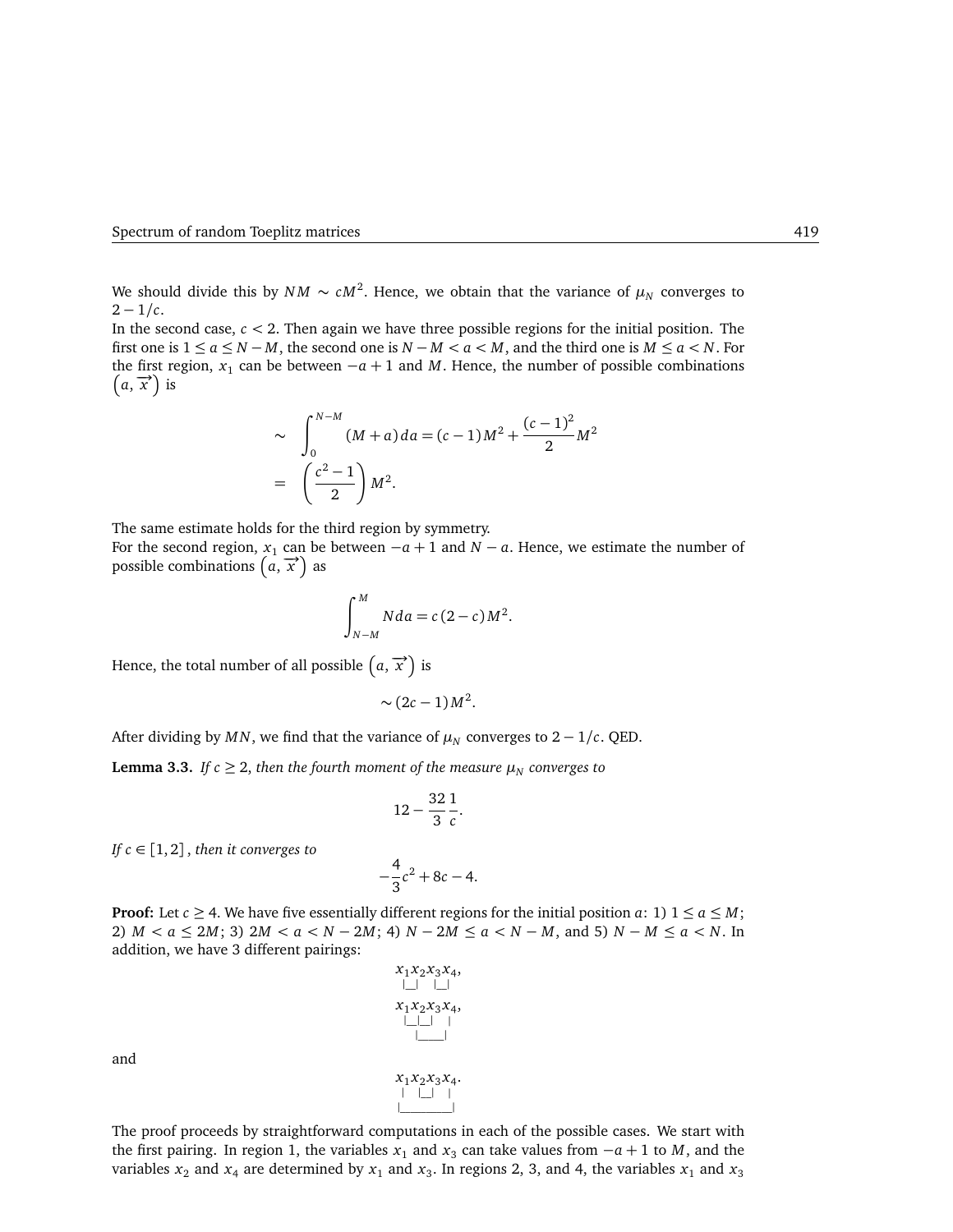.

can take values from −*M* to *M*. And region 5 is symmetric to region 1. Hence, the total number of  $(a, \vec{x})$  combinations is asymptotically equivalent to

$$
2\int_0^M (M+a)^2 da + \int_M^{N-M} (2M)^2 da = \left(4c - \frac{10}{3}\right) M^3.
$$

Next, we consider the second pairing. In region 1, the variable  $x_1$  can take values from  $-a+1$  to *M*. If  $x_1 \le 0$ , then  $x_2$  have to be between  $-x_1 - a + 1$  and *M*; and if  $x_1 > 0$ , then  $x_2$  have to be between  $-a+1$  and *M*. Hence the number of  $(a, \vec{x})$  combinations is asymptotically equivalent to

$$
\int_0^M \int_{-a}^0 (M + x_1 + a) \, dx_1 da + \int_0^M \int_0^M (M + a) \, dx_1 da = \frac{13}{6} M^3
$$

In region 2, the variable  $x_1$  can take values from  $-M$  to  $M$ . If  $x_1 > -a + M$ , then the variable  $x_2$ can take values between −*M* and *M*, and if  $x_1$  is between −*M* and −*a* + *M*, then the variable  $x_2$ can take values between  $-a - x_1 + 1$  and *M*. Hence the number of possible  $(a, \vec{x})$  combinations is asymptotic to

$$
\int_{M}^{2M} \int_{-M}^{M-a} (M + x_1 + a) dx_1 da + \int_{M}^{2M} \int_{M-a}^{M} (2M) dx_1 da = \frac{23}{6} M^3.
$$

In region 3, the variables *x*<sub>1</sub> and *x*<sub>2</sub> can take values from −*M* to *M*. Hence, the number of possible  $(a, \overrightarrow{x})$  combinations is asymptotic to

$$
\int_{2M}^{N-2M} (2M)^2 da \sim 4(c-4)M^3.
$$

Regions 4 and 5 are symmetric to regions 2 and 1, respectively. Hence the total number of possible  $(a, \vec{x})$  combinations for the second pairing is

$$
\left(\frac{13}{3} + \frac{23}{3} + 4c - 16\right)M^3 = (4c - 4)M^3.
$$

Finally, we consider the third pairing. In region 1, the variable  $x_1$  can take values from  $-a+1$  to *M*. If  $x_1 \leq M - a$ , then  $x_2$  can take values between  $-a - x_1 + 1$  and *M*, and if  $x_1 > M - a$ , then *x*<sub>2</sub> is between −*M* and *M*. Hence the number of  $(a, x)$  combinations is

$$
\int_0^M \int_{-a}^{M-a} (M+a+x_1) \, dx_1 da + \int_0^M \int_{M-a}^M (2M) \, dx_1 da = \frac{5}{2} M^3.
$$

In region 2, the variable  $x_1$  can take values from  $-M$  to *M*. If  $x_1 \leq M - a$ , then  $x_2$  is between −*a* − *x*<sup>1</sup> + 1 and *M*. If *x*<sup>1</sup> *> M* − *a*, then *x*<sup>2</sup> is between −*M* and *M*. Hence, the number of possible  $(a, x)$  combinations is

$$
\int_{M}^{2M} \int_{-M}^{M-a} (M+a+x_1) dx_1 da + \int_{M}^{2M} \int_{M-a}^{M} (2M) dx_1 da = \frac{23}{6} M^3.
$$

In region 3, the variables *x*<sup>1</sup> and *x*<sup>2</sup> can take values from −*M* to *M*, hence the number of possible  $(a, x)$  combinations is

$$
\int_{2M}^{N-2M} (2M)^2 da \sim 4(c-4)M^3.
$$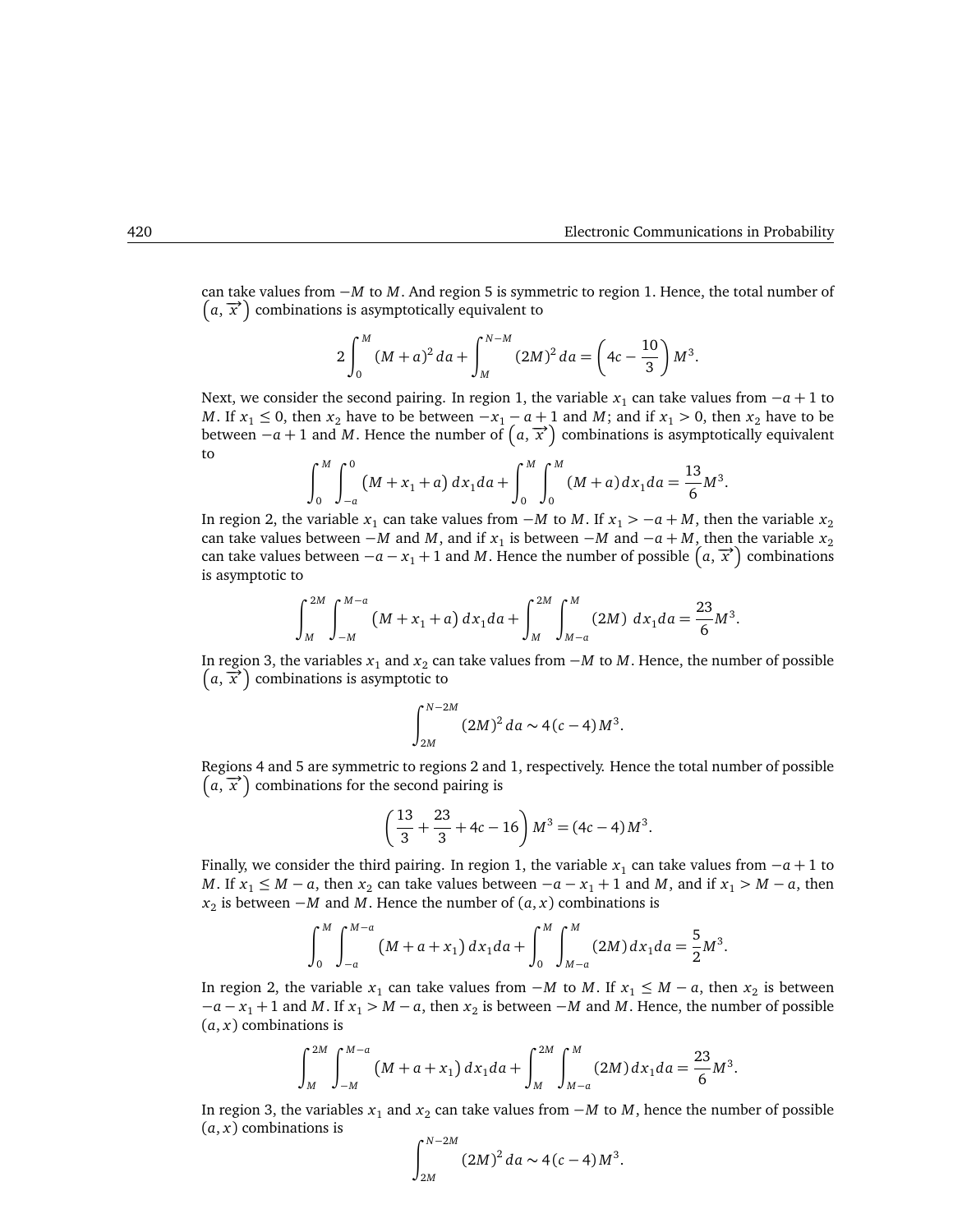(Note that the calculations for regions 2 and 3 are the same as for the second pairing, while the calculation for region 1 is different.) Regions 4 and 5 are symmetric to regions 2 and 1, respectively. Hence, the total number of possible  $(a, x)$  combinations for the third pairing is asymptotic to

$$
\left(5 + \frac{23}{3} + 4c - 16\right)M^3 = \left(4c - \frac{10}{3}\right)M^3.
$$

The total number of all possible  $(a, x)$  combinations for all pairings is

$$
\left(4c - \frac{10}{3} + 4c - \frac{12}{3} + 4c - \frac{10}{3}\right)M^3 = \left(12c - \frac{32}{3}\right)M^3.
$$

Dividing this by  $NM^2$ , we obtain the limit of the fourth moment of the distribution  $\mu_N$  is

$$
12-\frac{32}{3}\frac{1}{c}.
$$

Similar calculations can be done for the cases when  $c \in [3,4]$ ,  $c \in [2,3]$ , and  $c \in [1,2]$ . The limits of the fourth moment in these cases are  $12 - \frac{32}{3c}$  $\frac{32}{3c}$  in the first two cases, and  $-\frac{4}{3}$  $\frac{4}{3}c^2 + 8c - 4$  in the third one. QED.

<span id="page-9-0"></span>**Lemma 3.4.** Let assumptions of Theorem [3.1](#page-5-1) hold. Then for all integer  $k \geq 0$ , the expression  $E\left[N^{-1}Tr\left(X^{k}\right)\right]$  has a limit as  $N \to \infty$ ,  $M \to \infty$ , and  $M/N \to c > 0$ .

**Proof:** We know that for odd *k*,  $E\left[N^{-1}\text{Tr}\left(X^k\right)\right] = 0$ . We have also computed the limit for  $k = 2$ and 4 in the lemmas above. For arbitrary even  $k$ , we have the following argument. Let  $k = 2l$ . We have shown above that to compute  $E[N^{-1}\text{Tr}(X^k)] = 0$ , we can restrict attention to those terms in the expansion of the trace that correspond to pairings of 2*l* indices. All other terms give asymptotically negligible contribution.

Consider a pairing *π* of 2*l* indices. We will think about it as a product of *l* disjoint transpositions in the symmetric group  $S_{2l}$  operating on numbers  $\{1, 2, \ldots, 2l\}$ . For this pairing we define a 2*l*-by-*l* matrix  $M_{\tau}$  in the following way: Let us order the transpositions in  $\pi$  according to the smallest elements in these transpositions. For example, for  $\pi = (16)(23)(45)$ , the first transposition is  $\tau_1$  = (16), the second one is  $\tau_2$  = (23), and the third one is  $\tau_3$  = (45). Let the *k*-th transposition be  $\tau_k = (i_k, j_k)$  where  $i_k < j_k$ . Then define matrix elements  $M_{i_k k} = 1$  and  $M_{j_k k} = -1$ . Set all other entries in the *k*-th column of matrix  $M_\pi$  equal to zero. This defines the matrix  $M_\pi$ .

Next define another matix  $\dot{M}_{\pi}$  as follows. Let *T* is a 2*l*-by-2*l* lower-triangular matrix such that  $T_{ij} = 1$  if  $i \ge j$ . Define  $M_\pi := TM_\pi$ . Intuitively, the first row of  $M_\pi$  is the same as the first row of  $M_{\pi}$ . The second row of  $\tilde{M}_{\pi}$  is the sum of the first and the second row of  $M_{\pi}$ , the third row of  $\tilde{M}_{\pi}$ is the sum of the first, second, and the third rows of  $M_\pi$ , and so on.

Consider the space  $\mathbb{R}^{l+1}$ , where each point has coordinates  $(a, x_1, ..., x_l)$  . Let  $P_N(\pi)$  be the convex polytope in R *<sup>l</sup>*+<sup>1</sup> defined by the following set of 3*l* inequalities (not all of which are independent from others):

$$
\begin{array}{rcl}\n\mathbf{1}_{2l} & \leq & a\mathbf{1}_{2l} + \widetilde{M}_{\pi} \overrightarrow{x} \leq N\mathbf{1}_{2l}, \\
-M\mathbf{1}_{l} & \leq & \overrightarrow{x} \leq M\mathbf{1}_{l},\n\end{array}
$$

where  $\mathbf{1}_k$  denotes vector with *k* components all equal to 1.

It is easy to see that the meaning of these inequalities is that the positions of a random walk with the starting position  $a$  and steps  $x_1, ..., x_l$  are all between  $1$  and  $N$  and that the steps are restricted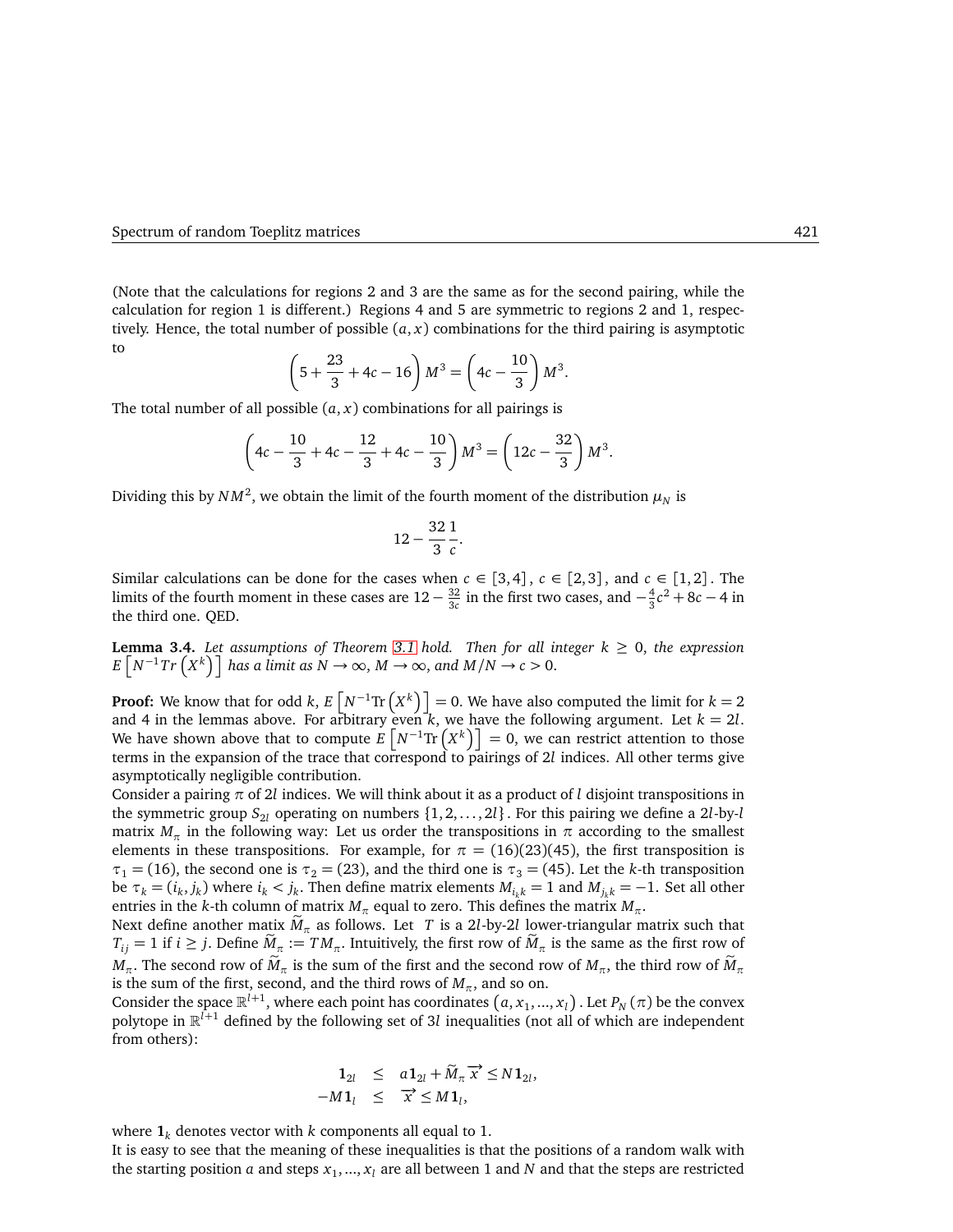to be between −*M* and *M*. Note that these are the same requirements that we need to impose to make sure that  $\theta\left(a,\vec{x}\right) = 1$  in [\(6\)](#page-5-2). This implies that the contribution of terms corresponding to the pairing  $\pi$  towards  $E\left[N^{-1}\text{Tr}\left(X^{k}\right)\right]$  equals the number of integer points that belong to the polytope  $P_N(\pi)$  multiplied by  $N^{-1}M^{-l}$ .

Let  $\overline{P}_N(\pi)$  be the polytope  $P_N(\pi)$  rescaled by  $1/M$ . Then, as  $N \to \infty$  the polytopes  $\widetilde{P}_N(\pi)$  converge to a convex polytope  $P(\pi)$ , which is defined by inequalities:

$$
\begin{array}{rcl}\n\mathbf{0}_{2l} & \leq & a\mathbf{1}_{2l} + \widetilde{M}_{\pi} \overrightarrow{x} \leq c\mathbf{1}_{2l}, \\
- \mathbf{1}_l & \leq & \overrightarrow{x} \leq \mathbf{1}_l.\n\end{array}
$$

Hence the number of terms inside the polytope  $P_N(\pi)$  can be estimated as  $M^{l+1}$  multiplied by the volume of  $P(\pi)$  and the error of this estimate is  $O(M^l)$ . Therefore,

$$
E\left[N^{-1}\mathrm{Tr}\left(X^{k}\right)\right]\to\frac{1}{c}\sum_{\pi\in P_{2}(2l)}\mathrm{Vol}\left(P\left(\pi\right)\right).
$$

QED.

**Proof of Theorem [3.1](#page-5-1)**: Lemma [3.4](#page-9-0) shows the convergence of the expectations of the moments of the eigenvalue distributions  $F_N(x)$ . The limits are smaller or equal than the moments of a Gaussian distribution which we would obtained if we set all  $\theta$   $(a, \vec{x})$  equal to 1 in formula [\(6\)](#page-5-2). This implies the first claim of the theorem. Lemmas [3.2](#page-6-0) and [3.3](#page-7-0) imply that the kurtosis of the limit distribution is different from 3 for  $c \neq 2\frac{1}{4}$  $\frac{1}{4}$ . Hence, if  $c \neq 2\frac{1}{4}$  $\frac{1}{4}$ , then the limiting distribution is not Gaussian. QED.

# **References**

- <span id="page-10-2"></span>A. Bose and J. Mitra. Limiting spectral distribution of a special circulant. *Statistics and Probability Letters*, 60:111–120, 2002. [MR1945684](http://www.ams.org/mathscinet-getitem?mr=1945684)
- <span id="page-10-3"></span>A. Bose and A. Sen. Spectral norm of random large dimensional noncentral Toeplitz and Hankel matrices. *Electronic Communications in Probability*, 12:29–35, 2007. Paging changed to 21-27 on journal site. [MR2284045](http://www.ams.org/mathscinet-getitem?mr=2284045)
- <span id="page-10-7"></span>P. J. Brockwell and R. A. Davis. *Time Series: Theory and Methods*. Springer Series in Statistics. Springer-Verlag, second edition, 1991. [MR1093459](http://www.ams.org/mathscinet-getitem?mr=1093459)
- <span id="page-10-0"></span>W. Bryc, A. Dembo, and T. Jiang. Spectral measure of large random Hankel, Markov and Toeplitz matrices. *Annals of Probability*, 34:1–38, 2006. [MR2206341](http://www.ams.org/mathscinet-getitem?mr=2206341)
- <span id="page-10-4"></span>S. Chatterjee. Fluctuations of eigenvalues and second order Poincare inequalities. *Probability Theory and Related Fields*, 143:1–40, 2009. [MR2449121](http://www.ams.org/mathscinet-getitem?mr=2449121)
- <span id="page-10-5"></span>R. M. Gray. On the asymptotic eigenvalue distribution of Toeplitz matrices. *IEEE Transactions on Information Theory*, 18:725–730, 1972. [MR0453214](http://www.ams.org/mathscinet-getitem?mr=0453214)
- <span id="page-10-1"></span>C. Hammond and S. J. Miller. Distribution of eigenvalues for the ensemble of real symmetric Toeplitz matrices. *Journal of Theoretical Probability*, 18:537–566, 2005. [MR2167641](http://www.ams.org/mathscinet-getitem?mr=2167641)
- <span id="page-10-6"></span>A. J. Hoffman and H. W. Wielandt. The variation of the spectrum of a normal matrix. *Duke Mathematical Journal*, 20:37–39, 1953. [MR0052379](http://www.ams.org/mathscinet-getitem?mr=0052379)